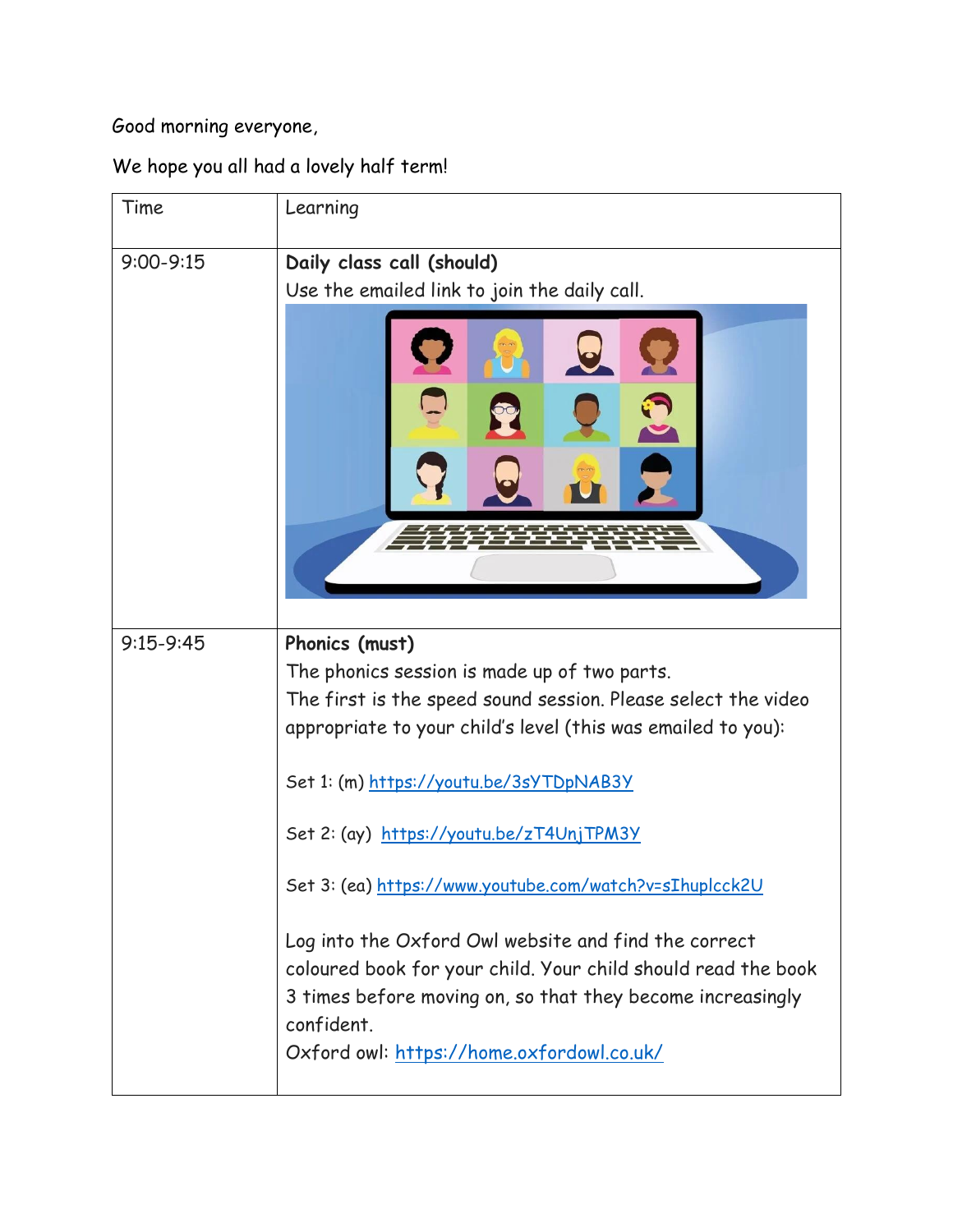|                | You can also access books here where you can log in for and     |
|----------------|-----------------------------------------------------------------|
|                | access books free for 30 days. https://www.getepic.com/         |
|                |                                                                 |
|                | If you are in guided reading, we are starting a new book called |
|                | 'The Worst Witch' by Jill Murphy, please read chapter 1 and     |
|                | answer the questions in full sentences. We look forward to      |
|                | reading your answers.                                           |
| $9:45-9:50$    | Learning break (could)                                          |
|                | Use this time to have a short learning break.                   |
|                | You could follow one of these videos:                           |
|                | Cosmic Yoga Disco: https://www.youtube.com/watch?v=dw-          |
|                | <b>ObmtDPnk</b>                                                 |
|                | Just dance kids:                                                |
|                | https://www.youtube.com/watch?v=ziLHZeKbMUo                     |
| $9:50 - 10:35$ | Maths (must)                                                    |
|                | LO: to understand how to order numbers (applying).              |
|                | SC1: I can identify the tens and ones in numbers.               |
|                | SC2: I can explain how I know a number is bigger or smaller     |
|                | than another.                                                   |
|                | SC3: I can order numbers from smallest to largest.              |
|                | SC4: I can order numbers from largest to smallest.              |
|                |                                                                 |
|                | Watch the lesson video: https://youtu.be/ZA3W5X1B01M            |
|                | Numbers to 100 video:                                           |
|                | https://www.youtube.com/watch?v=rkxjAa3755U                     |
|                |                                                                 |
|                | Tasks:                                                          |
|                | Green chilli challenge (mild): put the beans to 20 in order.    |
|                |                                                                 |
|                | Orange chilli challenge (hot): put the numbers from smallest    |
|                | to largest to work out the secret code.                         |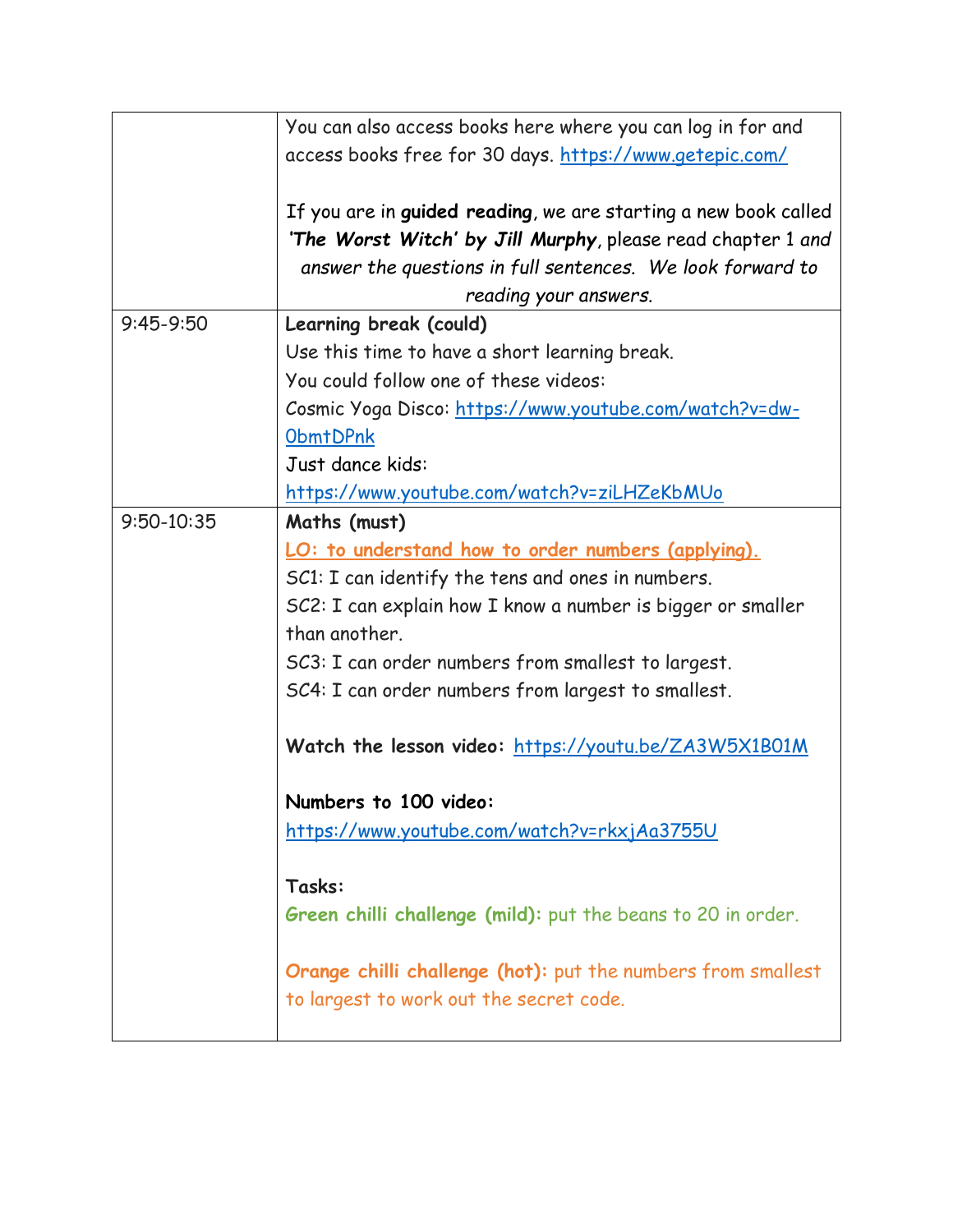|             | Red chilli challenge (spicy): read the names for the numbers  |
|-------------|---------------------------------------------------------------|
|             | and then put them in order from largest to smallest to work   |
|             | out the secret code.                                          |
|             |                                                               |
|             | Task tutorial: https://youtu.be/za4ZTZwDNS0                   |
|             |                                                               |
|             | Key words: tens, ones, hundred square, numeral, smallest,     |
|             | largest, order.                                               |
| 10:35-11:00 | <b>Break</b>                                                  |
| 11:00-11:15 | <b>Mental Maths (should)</b>                                  |
|             | Get fit and count to 100:                                     |
|             | https://www.youtube.com/watch?v=0TgLtF3PMOc                   |
| 11:15-12:00 | English (must)                                                |
|             | LO: to understand responsibility                              |
|             | <b>SC1:</b> I can define responsibility.                      |
|             | <b>SC2:</b> I can identify things I am responsible for.       |
|             | <b>SC3:</b> I can explain how to be more responsible for my   |
|             | learning.                                                     |
|             |                                                               |
|             | Watch the lesson video:                                       |
|             | https://www.youtube.com/watch?v=lixb-JpIeY4                   |
|             |                                                               |
|             | Tasks:                                                        |
|             | Green chilli challenge (mild): Think of something you are     |
|             | responsible for at home. Write down three ways you show       |
|             | responsibility for that thing.                                |
|             |                                                               |
|             | Orange chilli challenge (hot): think of three ways you can    |
|             | show responsibility in your learning and think of three ways  |
|             | you can show responsibility in your life.                     |
|             |                                                               |
|             | Red chilli challenge (spicy): think of the different areas in |
|             | your life and how you can show responsibility. See the pdf    |
|             | attached to help. Why is it important to be responsible for   |
|             | those things?                                                 |
|             |                                                               |